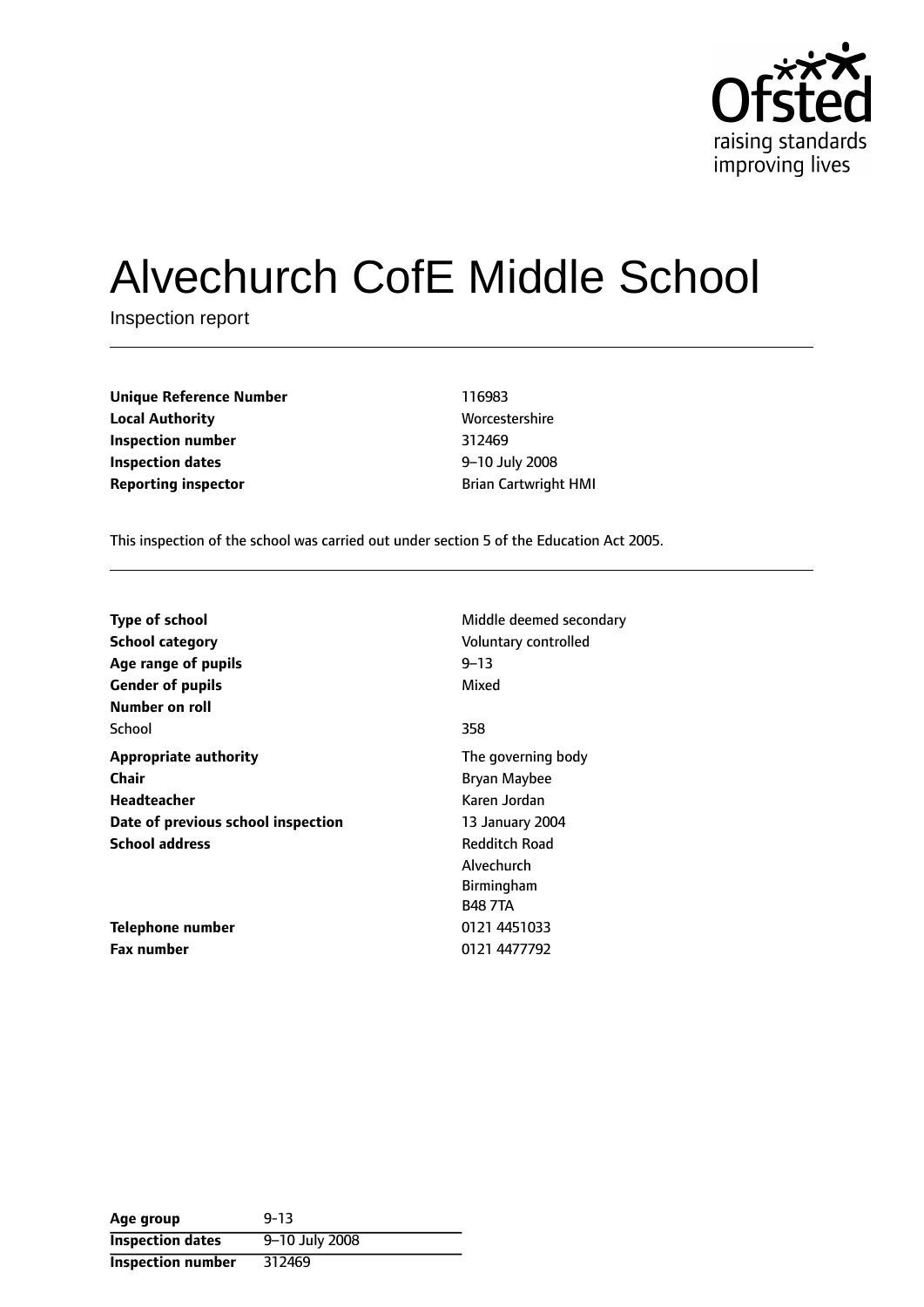.

© Crown copyright 2008

#### Website: www.ofsted.gov.uk

This document may be reproduced in whole or in part for non-commercial educational purposes, provided that the information quoted is reproduced without adaptation and the source and date of publication are stated.

Further copies of this report are obtainable from the school. Under the Education Act 2005, the school must provide a copy of this report free of charge to certain categories of people. A charge not exceeding the full cost of reproduction may be made for any other copies supplied.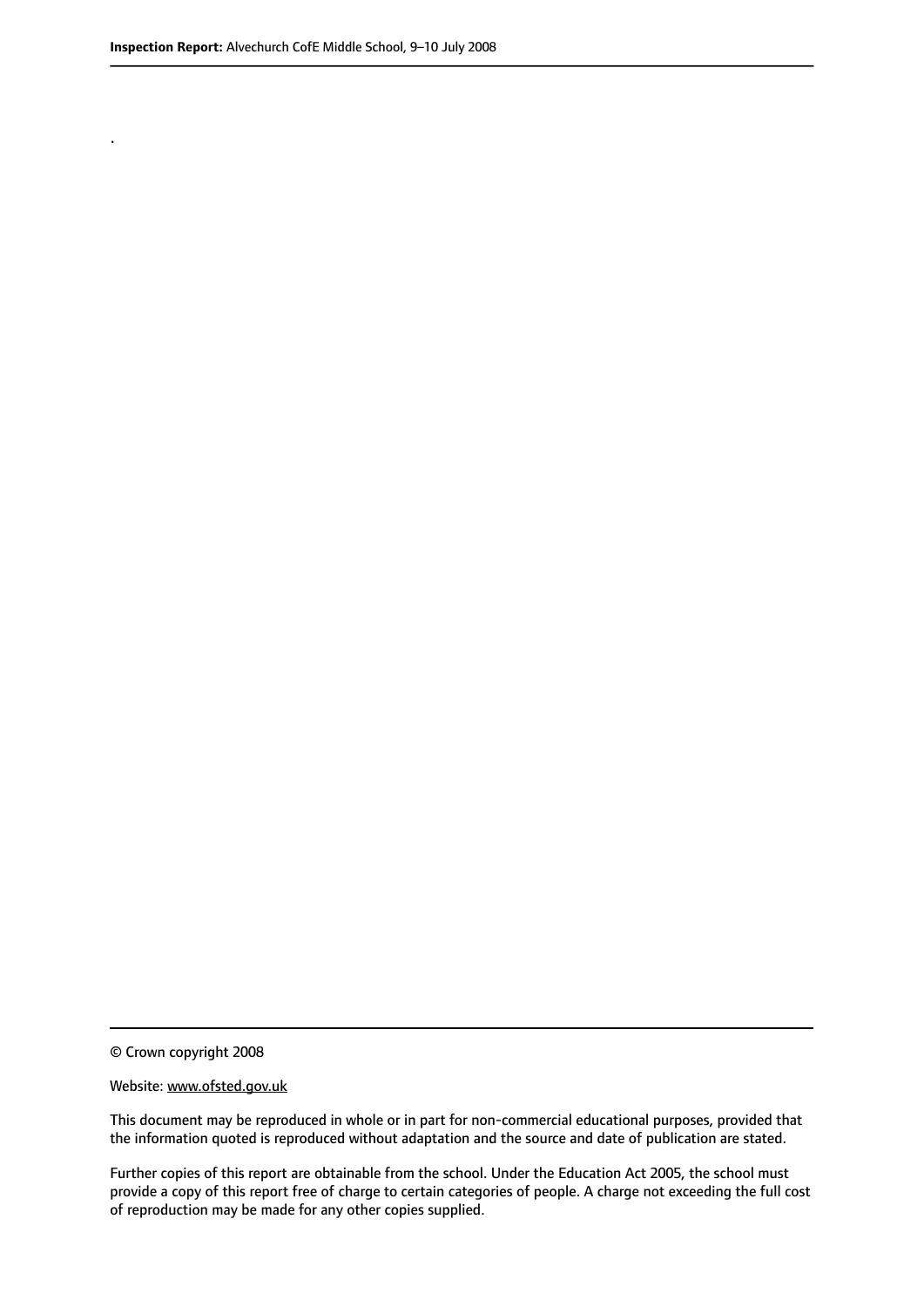# **Introduction**

One of Her Majesty's Inspectors and two Additional Inspectors carried out the inspection.

## **Description of the school**

This small middle school has recently moved to new buildings and grounds, which it shares with one of its feeder first schools. Socio-economic information shows that most pupils come from favourable backgrounds, and very few pupils are eligible for free school meals. Almost all pupils are from a White British heritage. There are an above average proportion of pupils with a statement of special educational need. About one in every five pupils register with learning difficulties and/or disabilities, this is slightly above the national proportion. Almost all pupils remain at the school throughout their middle school education.

#### **Key for inspection grades**

| Grade 1 | Outstanding  |
|---------|--------------|
| Grade 2 | Good         |
| Grade 3 | Satisfactory |
| Grade 4 | Inadequate   |
|         |              |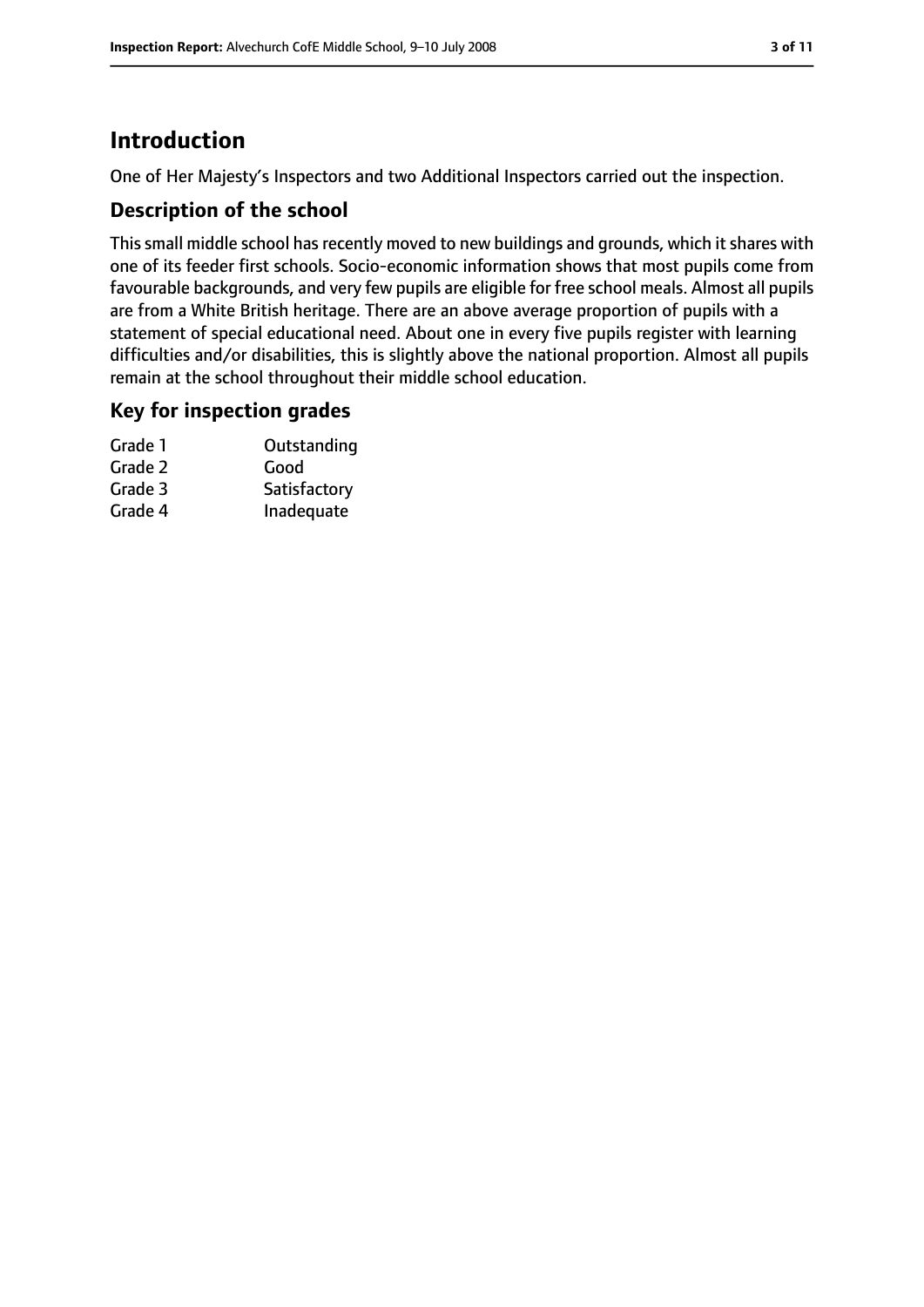## **Overall effectiveness of the school**

#### **Grade: 2**

Alvechurch CofE Middle School is a good school, with several outstanding features. This is because the school leaders have created a culture that permits all staff to develop innovative and creative approaches to the curriculum. The richness of this curriculum includes timetabled weeks exploring the arts, skills-based sessions throughout the year to teach thinking skills, and an extensive and well-used range of clubs, trips and visits. As a result, pupils thoroughly enjoy school life and throw themselves into its diverse range of opportunities with enthusiasm. They achieve well, making better than expected progress between entering the school in Year 5 and leaving in Year 8. Standards at Year 8 are above average, with some pupils gaining well above average results. Science is a particular strength in Key Stage 2.

Thanks to good leadership and strong management, the move to the new site has gone smoothly. Teaching throughout the school is good, with excellent relationships between staff and pupils, and excellent teamwork between staff. Teachers have good access to information on the ability of each pupil, although some lesson plans do not explicitly use this in planning tasks that match to their ability. Most, but not all, day-to-day marking is extremely thorough, peppered with encouraging comments, and containing good advice on what pupils should do next. However, pupils are not consistently responding to that advice when they could, for example by repeating a problem, correcting a diagram, or redrawing a graph. This in part, is because subject coordinators have little time to maintain regular checks on the consistency of lesson planning and marking.

Pupils say they feel safe from bullying, and confirm that the school deals effectively with, any incidents. Attendance is very good and the school canteen offers healthy meals that pupils really enjoy. As a result of recent improvements in information and communication technology (ICT), alongside the high standards in English and mathematics, pupils are well prepared for their future lives. Their personal development is outstanding. The support for pupils with learning difficulties and/or disabilities is outstanding because the school insists on including all its learners within classes, and provides teachers with the expertise and classroom support necessary to do so. This approach ensures every teacher takes responsibility for the needs of these learners, as well as other children in the class. This ensures that those who find learning difficult make much better than expected progress in both academic and social development. Teachers regularly monitor the progress of pupils in their subjects, and use this information to check against the expected progress for each pupil. This information used by class teachers ensures no one is falling behind. However, actions are piecemeal because overall coordination to get a better whole-child picture is at an early stage of development.

#### **What the school should do to improve further**

- Ensure lesson plans consistently take full account of the abilities and prior knowledge of pupils, irrespective of their sets or classes.
- Ensure pupils are given sufficient time, day-to-day, to respond to the advice from marking.
- Ensure the provision of sufficient time for managers to monitor the quality of lesson planning and marking.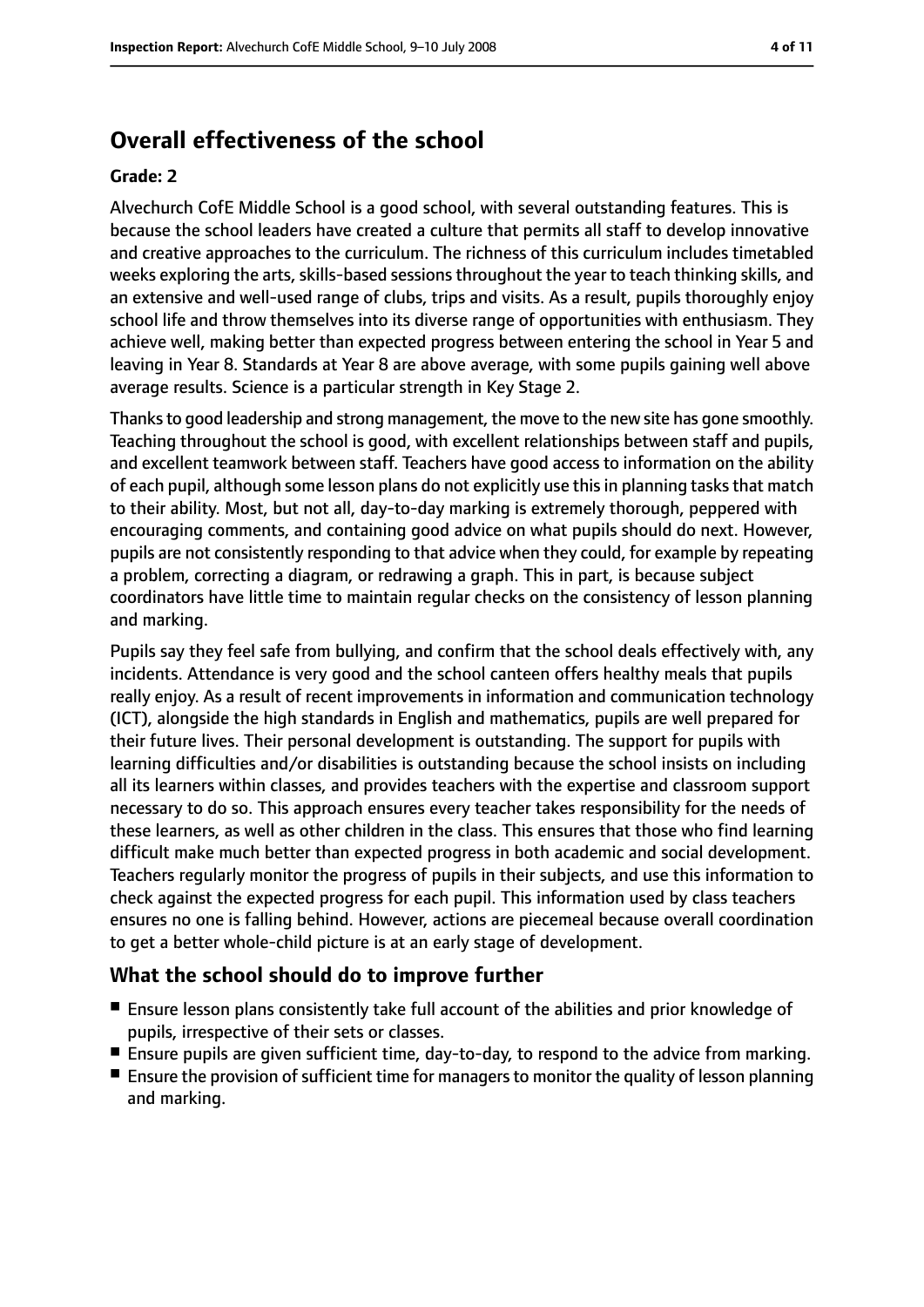## **Achievement and standards**

#### **Grade: 2**

Achievement is good and standards are above average. This school receives pupils in Year 5, who gained above average standards in the Year 2 national tests. The evidence from school assessments and information from first schools suggest pupils are still working at above average levels on arrival in Year 5. In national Year 6 Key Stage 2 tests, pupils continue to attain above average standards. These are particularly strong in science. There are no significant differences in the satisfactory, and often good, progress made by both girls and boys. Pupils with learning difficulties and/or disabilities make significantly better than expected progress in Key Stage 2. By the end of Year 8, standards have climbed further still compared to the average, as shown by both the school's own end-of-year assessments and the results in mathematics in the Key Stage 3 national tests, which these pupils take one year early. Achievement throughout the school is therefore good for all pupils.

## **Personal development and well-being**

#### **Grade: 1**

Pupils' personal development and well-being are outstanding. Pupils enjoy coming to school and this is reflected in their well above average attendance. They take a pride in their school and the new school buildings and value the very wide range of exciting opportunities on offer to enrich their learning. Their outstanding spiritual, cultural, moral and social development is exemplified in the quality of teamwork and creativity displayed in response to the variety of multicultural activities they experience during arts week. Pupils work very well together in mixed-age groups, taking responsibility for their own learning and supporting each other. They contribute to the local community, for example through strong links with the local ex-servicemen association and extensive fund raising on behalf of local and international charities.

The school council takes an active part in the running of the school and influences many of the decisions for the new school buildings. It contributes to the development of a healthy menu and in producing an anti-bullying leaflet. Large numbers of pupils take up the opportunities offered to develop personal fitness and pupils of all levels of ability are able to take part. Pupils feel safe and know that there is always someone to help should a problem arise. Bullying is minimal and swiftly dealt with where necessary. Pupils feel that their teachers know them and will listen to and support them. Behaviour is good and often outstanding. As one pupil said, 'Why would anyone want to misbehave in a school as good as this?' Pupils greatly value the relationships they develop with their teachers and support staff. They appreciate that staff are always willing to give up time to help them and there is a strong ethos of mutual respect.

Pupils are confident, articulate and mature in their discussions with adults. These qualities, together with strong basic skills including ICT, ensure that they are well prepared for future working roles.

# **Quality of provision**

#### **Teaching and learning**

#### **Grade: 2**

Teaching and learning are good, characterised by excellent working relationships between teachers and pupils that establish a safe and energetic working environment where it is 'OK' to try hard, make mistakes and try again. Inspectors' observations coincided with 'Arts Week',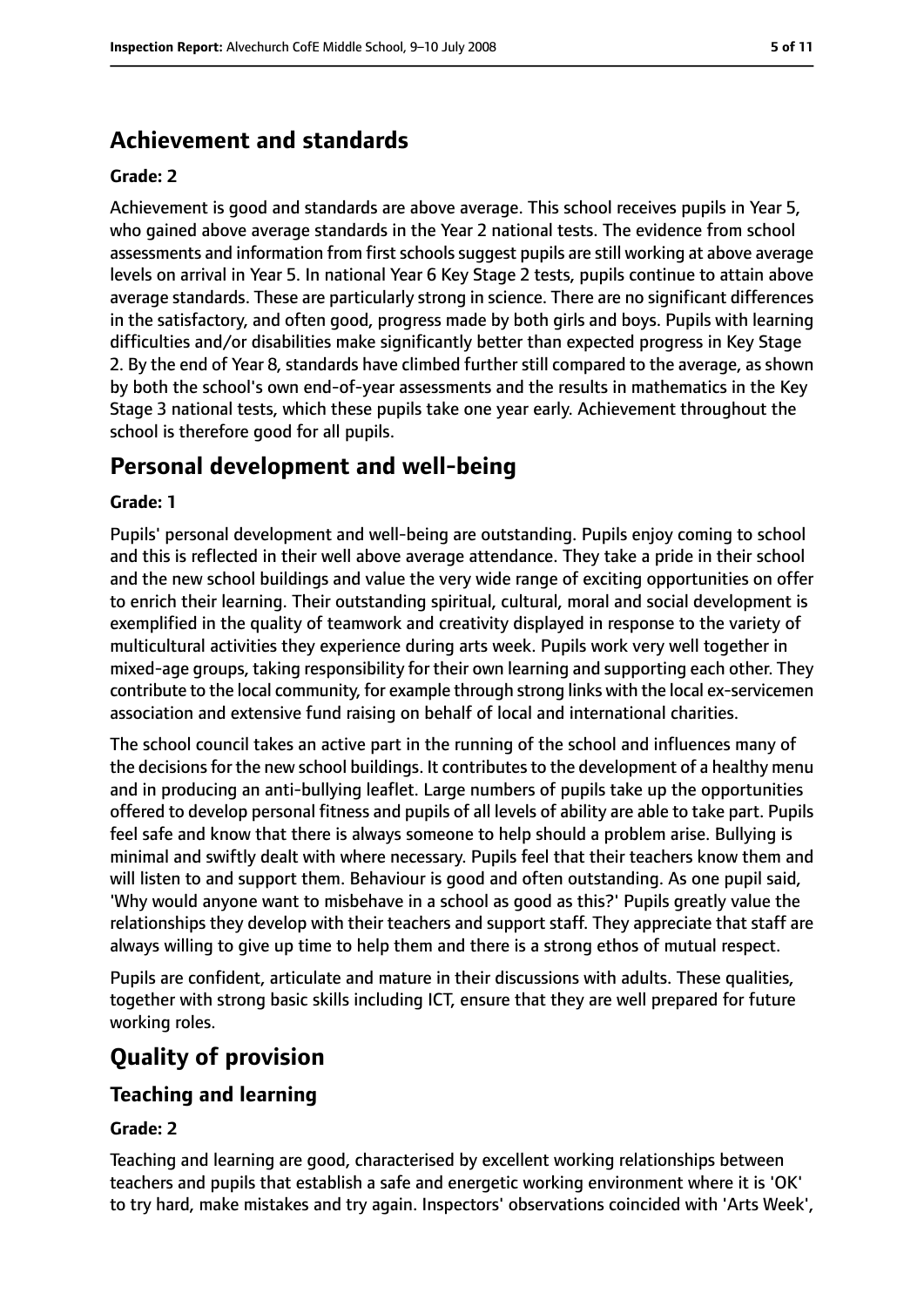with mixed-age classes instructed by outside experts as well as in-house staff often operating outside their own area of subject expertise. Their planning and preparation for these creative sessions were good, and ensured active participation and good progress for all the pupils. Evidence from subject planning documents shows there are good middle and long-term schemes of work, although lesson-by-lesson plans vary in quality. At their best, even where classes are in ability sets, plans define different approaches for different groups of pupils and set out explicit tasks for teacher assistants. The plan is used less successfully for different ability groups or classes. It has too little detail available on pupils' learning needs for teaching assistants, other than 'to support' particular pupils. The day-to-day marking of work shows a similar range of practice, varying from detailed and explicit advice on how to improve the work to simple ticks and the occasional exhortations for more effort. In both examples, it was unusual to see pupils responding positively to the advice, as there is no planned lesson time for them to do so.

#### **Curriculum and other activities**

#### **Grade: 1**

The outstanding curriculum is innovative and creative and strives to meet the needs of all individuals. The provision for Years 5 and 6 is balanced and broad with the pupils benefiting from specialist teachers. Pupils in Years 7 and 8 fulfill the requirements of the National Curriculum, and the provision is enriched by lessonsin dance and drama, enabling the exploration of personal issues and giving further opportunities for pupils to develop their creativity and improve their self-confidence.

An outstanding variety of activities and trips are on offer to stimulate learning and pupils greatly value these. Arts week included the creation of a professional wood sculpture produced in response to pupils' designs to be a lasting work of art for future pupils, together with a wide variety of creative activities. Safety week enables pupils to develop strategies for coping with relationships and raising awareness of fire and road safety and safe practice in the use of the Internet.

#### **Care, guidance and support**

#### **Grade: 2**

The school is rightly proud of the good care, guidance and support it provides. Adults lead by example in the way they relate to pupils and, as a result, relationships are based on warmth and respect. Procedures for safeguarding children are robust and the support of vulnerable children extends beyond school in effective partnerships with other agencies. Provision for pupils with learning difficulties and/or difficulties is outstanding and enables them to achieve well above expectations. Teaching assistants provide very good support for these students both in and out of the classroom.

The transition from first school is managed well and pupils are fully prepared as they move to their next school. Older pupils are involved in caring for younger ones as they arrive at the school. Although the tracking of pupils' progress is thorough, the coordination of early intervention and support for pupils who require it is less effective. Pupils know their academic targets, but their progress towards them in all subjects is not reviewed or recorded regulary or consistently in pupils' planners.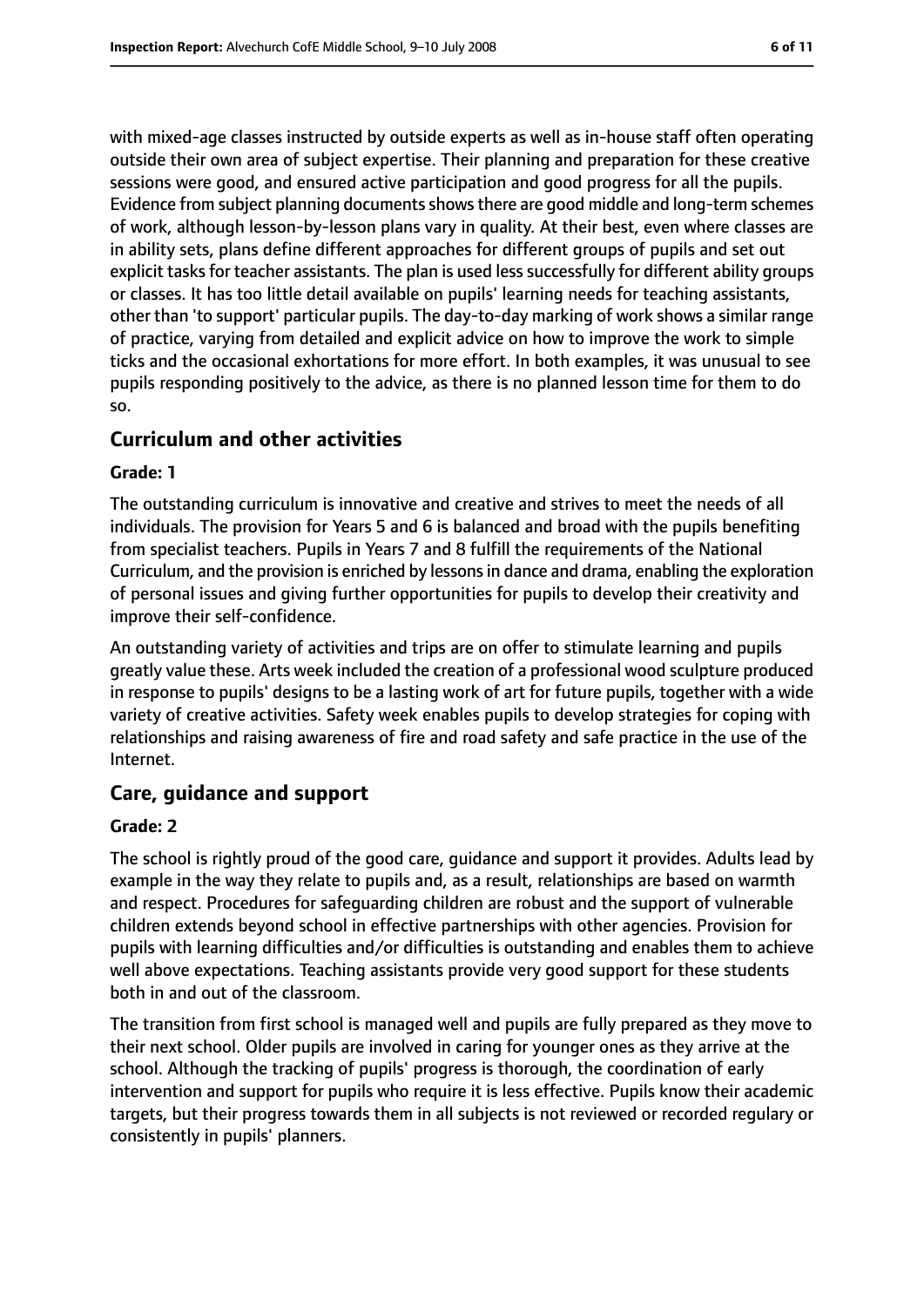## **Leadership and management**

#### **Grade: 2**

A special quality of the school is the permission, drive and enthusiasm from leaders to encourage a creative and innovative curriculum. This provides unique experiences for pupils, and maximises the advantage of a middle school setting that is not distracted by the turbulence of transition between Key Stages 2 and 3. Furthermore, the headteacher has steered a very successful move from the old school to the new site, without any noticeable detriment to pupils' learning. The whole staff are very committed to going 'the extra mile' to make teaching and learning interesting, and many staff spoke enthusiastically about their particular projects. They confirmed this strong sense of exploration and development of new ideas and practices, boosted by the very good facilities of the new school site. However, there are elements of inconsistency in the implementation of the marking policy and the variable quality of lesson planning. This is partly because time allocated to subject coordinators for monitoring is limited and because, in recent months, staff focus has been on the move to new premises.

Governors played an important and effective role in guiding the school through the move to new buildings. This has required a great deal of their own time but highly valued by the school. This event and its financial ramifications have taken much of the business of governance up. Governors have basic information about pupil performance, but lack sufficiently rigorous evaluation of what that data shows about pupil achievements, from either subject leaders, or external professional partners.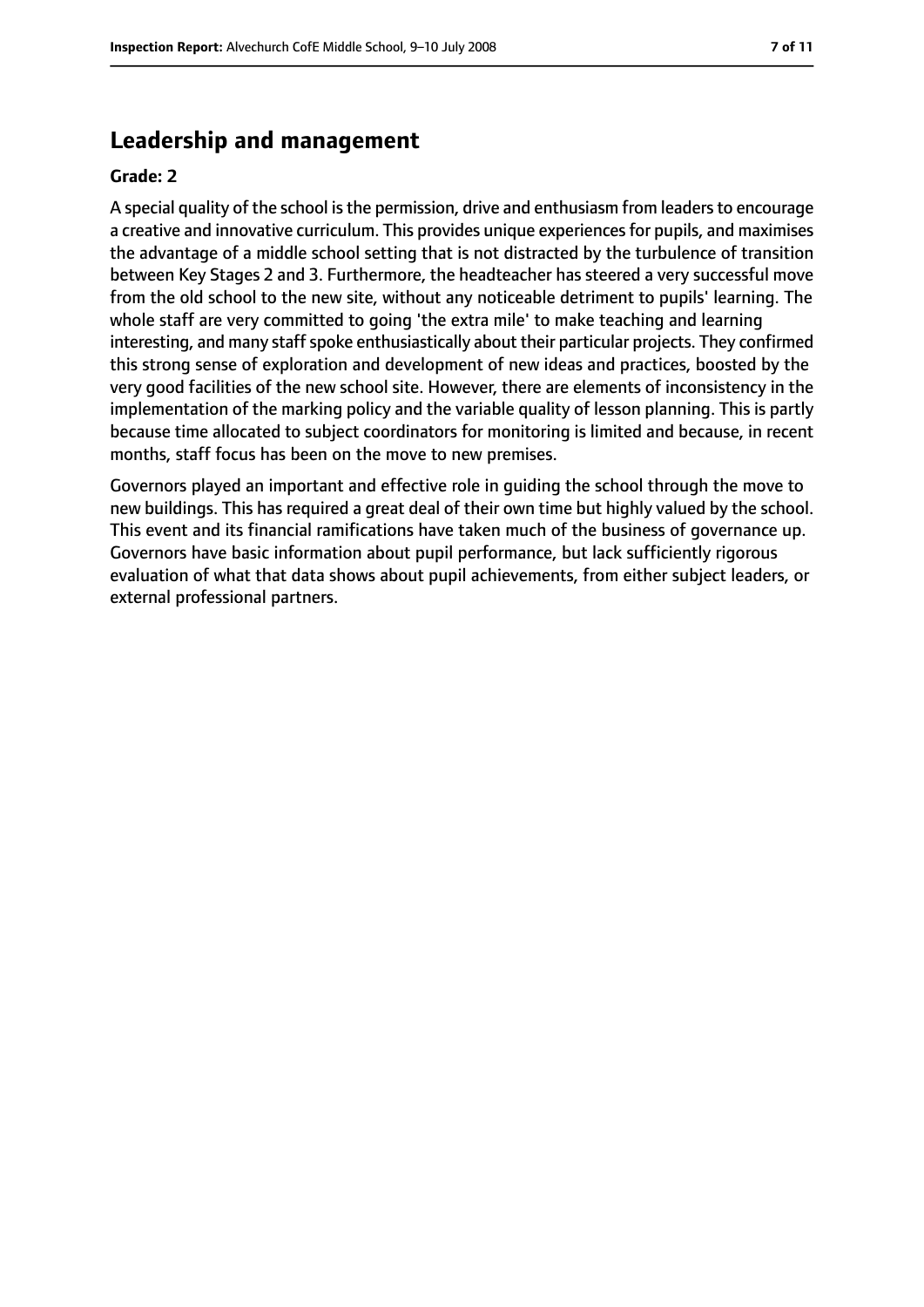**Any complaints about the inspection or the report should be made following the procedures set out in the guidance 'Complaints about school inspection', which is available from Ofsted's website: www.ofsted.gov.uk.**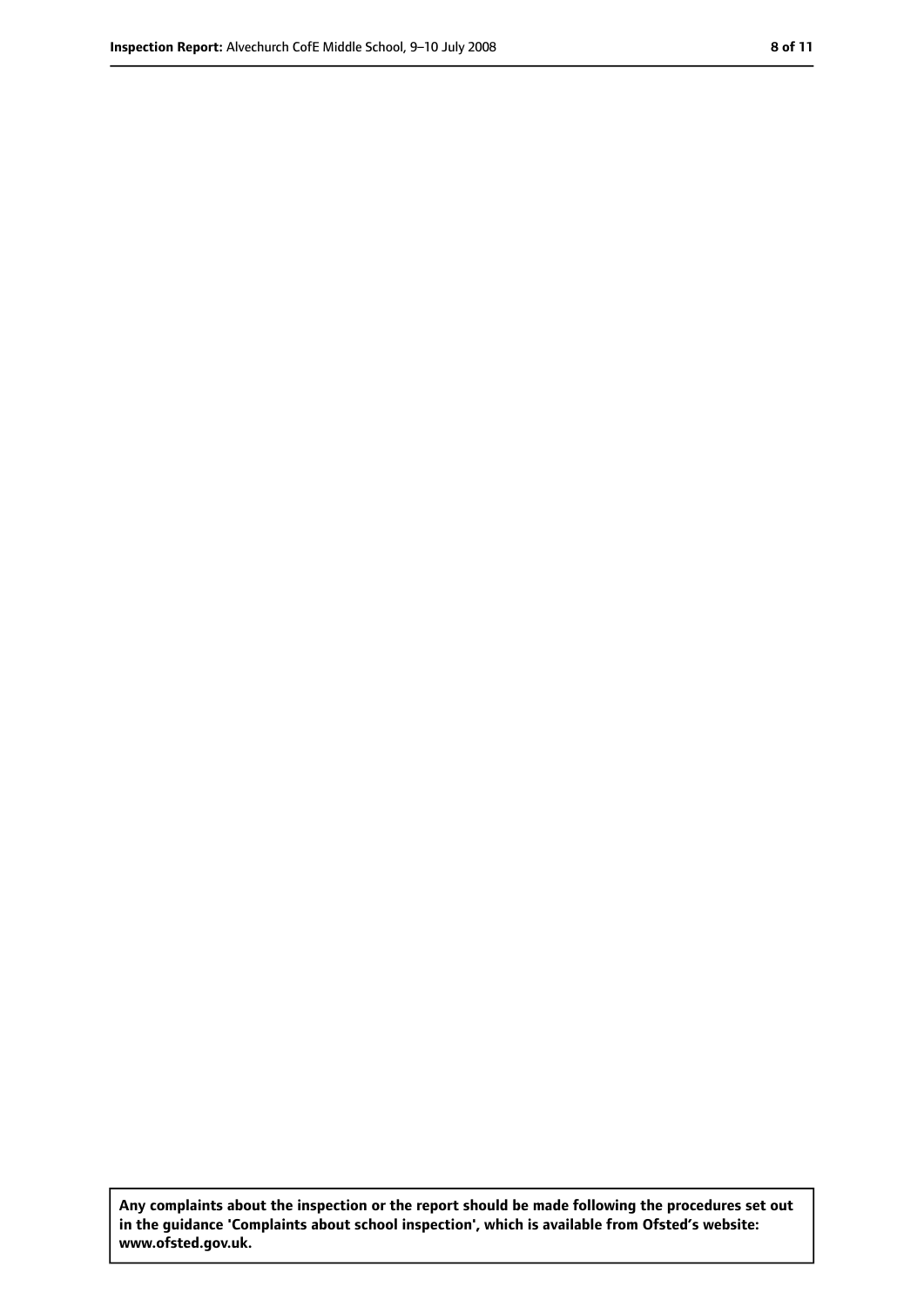#### **Annex A**

## **Inspection judgements**

| Key to judgements: grade 1 is outstanding, grade 2 good, grade 3 satisfactory, and | <b>School</b>  |
|------------------------------------------------------------------------------------|----------------|
| grade 4 inadequate                                                                 | <b>Overall</b> |

## **Overall effectiveness**

| How effective, efficient and inclusive is the provision of education, integrated<br>care and any extended services in meeting the needs of learners? |     |
|------------------------------------------------------------------------------------------------------------------------------------------------------|-----|
| Effective steps have been taken to promote improvement since the last<br>inspection                                                                  | Yes |
| How well does the school work in partnership with others to promote learners'<br>well-being?                                                         |     |
| The capacity to make any necessary improvements                                                                                                      |     |

## **Achievement and standards**

| How well do learners achieve?                                                                               |  |
|-------------------------------------------------------------------------------------------------------------|--|
| The standards <sup>1</sup> reached by learners                                                              |  |
| How well learners make progress, taking account of any significant variations between<br>groups of learners |  |
| How well learners with learning difficulties and disabilities make progress                                 |  |

## **Personal development and well-being**

| How good is the overall personal development and well-being of the<br>learners?                                  |  |
|------------------------------------------------------------------------------------------------------------------|--|
| The extent of learners' spiritual, moral, social and cultural development                                        |  |
| The extent to which learners adopt healthy lifestyles                                                            |  |
| The extent to which learners adopt safe practices                                                                |  |
| How well learners enjoy their education                                                                          |  |
| The attendance of learners                                                                                       |  |
| The behaviour of learners                                                                                        |  |
| The extent to which learners make a positive contribution to the community                                       |  |
| How well learners develop workplace and other skills that will contribute to<br>their future economic well-being |  |

## **The quality of provision**

| How effective are teaching and learning in meeting the full range of the<br>learners' needs?                     |  |
|------------------------------------------------------------------------------------------------------------------|--|
| How well do the curriculum and other activities meet the range of needs<br>$^{\rm t}$ and interests of learners? |  |
| How well are learners cared for, guided and supported?                                                           |  |

 $^1$  Grade 1 - Exceptionally and consistently high; Grade 2 - Generally above average with none significantly below average; Grade 3 - Broadly average to below average; Grade 4 - Exceptionally low.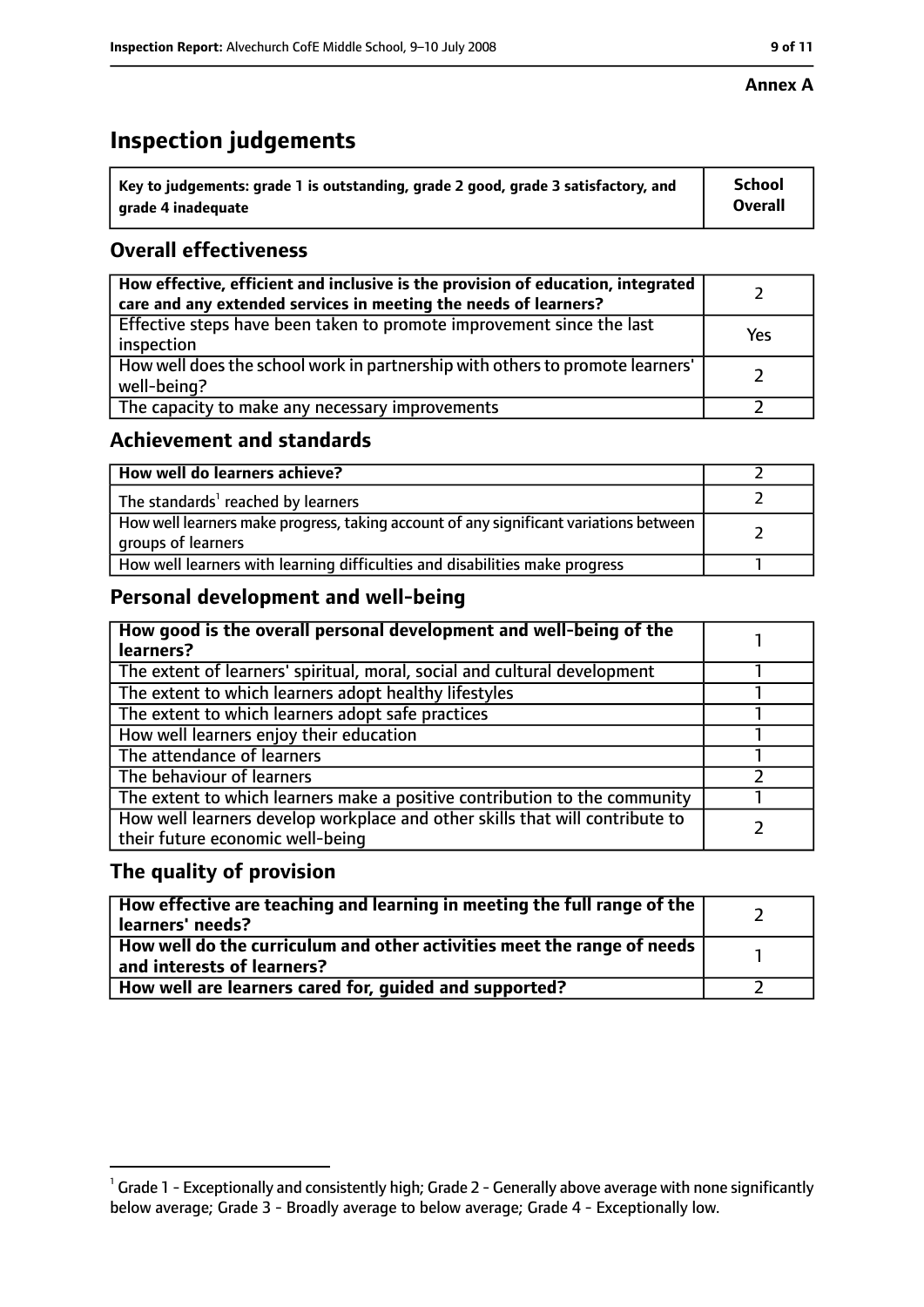# **Leadership and management**

| How effective are leadership and management in raising achievement<br>and supporting all learners?                                              |     |
|-------------------------------------------------------------------------------------------------------------------------------------------------|-----|
| How effectively leaders and managers at all levels set clear direction leading<br>to improvement and promote high quality of care and education |     |
| How effectively leaders and managers use challenging targets to raise standards                                                                 |     |
| The effectiveness of the school's self-evaluation                                                                                               |     |
| How well equality of opportunity is promoted and discrimination tackled so<br>that all learners achieve as well as they can                     |     |
| How effectively and efficiently resources, including staff, are deployed to<br>achieve value for money                                          |     |
| The extent to which governors and other supervisory boards discharge their<br>responsibilities                                                  | 3   |
| Do procedures for safequarding learners meet current government<br>requirements?                                                                | Yes |
| Does this school require special measures?                                                                                                      | No  |
| Does this school require a notice to improve?                                                                                                   | No  |